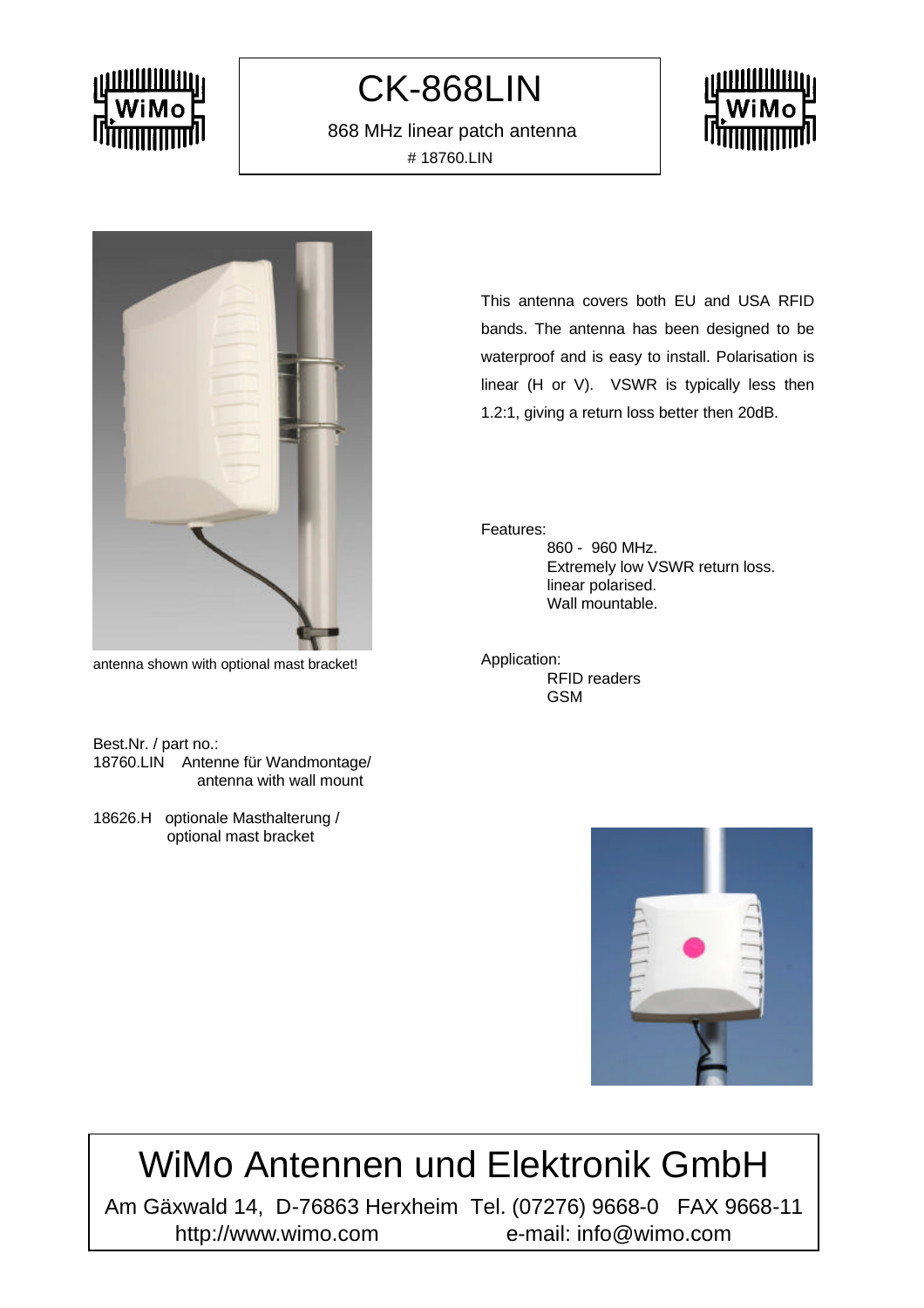### **Technische Daten / Technical data**

| Electrical:               |                                      | Environmental:              |                                                |
|---------------------------|--------------------------------------|-----------------------------|------------------------------------------------|
| Gain (max)                | 8 dBi (+-0.5 dB)                     | Wind Loading                | 160 km/h                                       |
| Gain (min over the band)  | 7 dBi (+-0.5 dB)                     | <b>Temperature Range</b>    | $-20^\circ$ C to $+70^\circ$ C                 |
| Frequency                 | 860 - 970 MHz                        | Shock                       | 40G at 10 msec                                 |
| <b>VSWR</b>               | < 1.6:1                              | <b>Thermal Shock</b>        | $-20^{\circ}$ C to $+70^{\circ}$ C : 10 cycles |
| Feed power handling       | 10 W                                 | <b>Water Ingress Rating</b> | IP66 (NEMA 4X)                                 |
| E-plane 3 dB beamwidth    | $60^{\circ}$ (± $5^{\circ}$ )        |                             |                                                |
| H-plane 3 dB beamwidth    | $74^{\circ}$ (± 5°)                  | Mechanical:                 |                                                |
| Front to back (F/B ratio) | 15 dB $(\pm 3$ dB)                   | Dimensions (I x w x d)      | 245 mm x 235 mm x 40 mm                        |
| Nominal input impedance   | 50 Ohm                               | Weight                      | 470 g                                          |
| Polarisation              | Linear                               | Mounting                    | wall mount<br>optional mast bracket            |
| Connector                 | 0.3 m RG 58 with<br>$N(f)$ connector | p/n                         | 18760.LIN                                      |

**VSWR and Gain Pattern:**



VSWR Gain